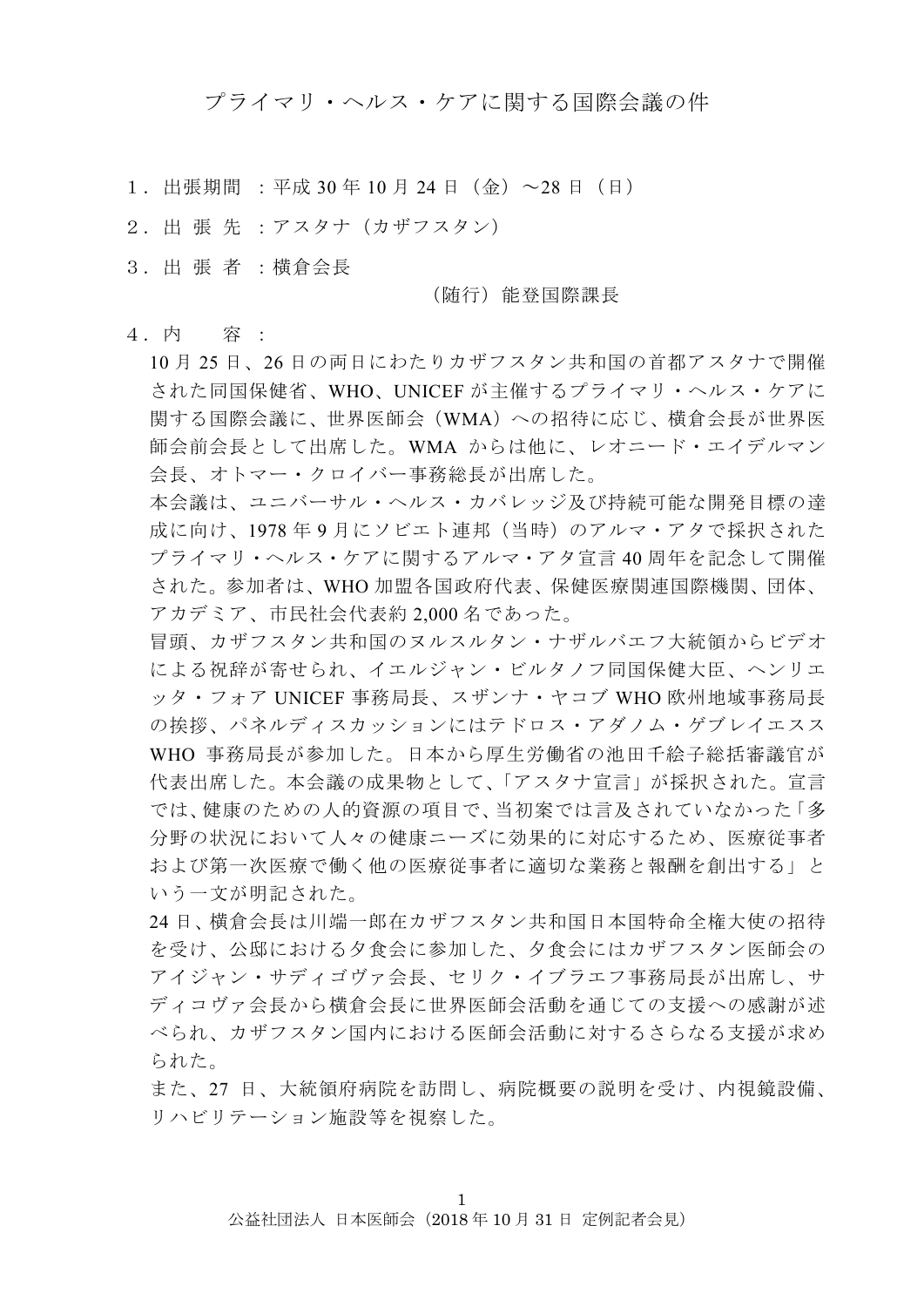# Declaration of Astana

アスタナ宣言

Global Conference on Primary Health Care

From Alma-Ata towards universal health coverage and the Sustainable Development Goals

プライマリ・ケアに関するグローバル会議 アルマ・アタから UHC と SDG を目指して

Astana, Kazakhstan, 25 and 26 October 2018

We, Heads of State and Government, ministers and representatives of States and Governments, participating in the Global Conference on Primary Health Care: From Alma-Ata towards universal health coverage and the Sustainable Development Goals, meeting in Astana on 25 and 26 October 2018, reaffirming the commitments expressed in the ambitious and visionary Declaration of Alma-Ata of 1978 and the 2030 Agenda for Sustainable Development, in pursuit of Health for All, hereby make the following Declaration.

私たち、国家・政府首脳、大臣および代表は、アルマ・アタからユニバーサル・ヘルス・ カバレッジ(UHC)と持続可能な開発目標(SDG)をめざし、2018 年 10 月 25 日、26 日に アスタナで会合を開き、1978 年の前進的かつ先見性のあるアルマ・アタ宣言と 2030 年の 持続可能な発展のためのアジェンダに示されたコミットメントを再確認し、以下の宣言を 行う。

### **We envision**

私たちの構想は以下のような内容である。

Governments and societies that prioritize, promote and protect people's health and well-being, at both population and individual levels, through strong health systems;

人々の健康と福祉を、人口や個人レベルで、強力な保健システムを通じて優先順位付け、 促進、保護する政府と社会。

Primary health care and health services that are high quality, safe, comprehensive, integrated, accessible, available and affordable for everyone and everywhere, provided with compassion, respect and dignity by health professionals who are well-trained, skilled, motivated and committed; 十分に訓練され、熟練し、動機づけを持ち、献身的な保健医療専門家による思いやり、尊 敬、尊厳を備えた、質が高く安全で包括的、総合性、アクセス可能性のある、低廉で入手 可能なプライマリ・ケアと保健サービス。

Enabling and health-conducive environments in which individuals and communities are empowered and engaged in maintaining and enhancing their health and well-being;

個人および地域社会に権限を与え、健康と福利の維持と向上に取り組むことを可能とし、

2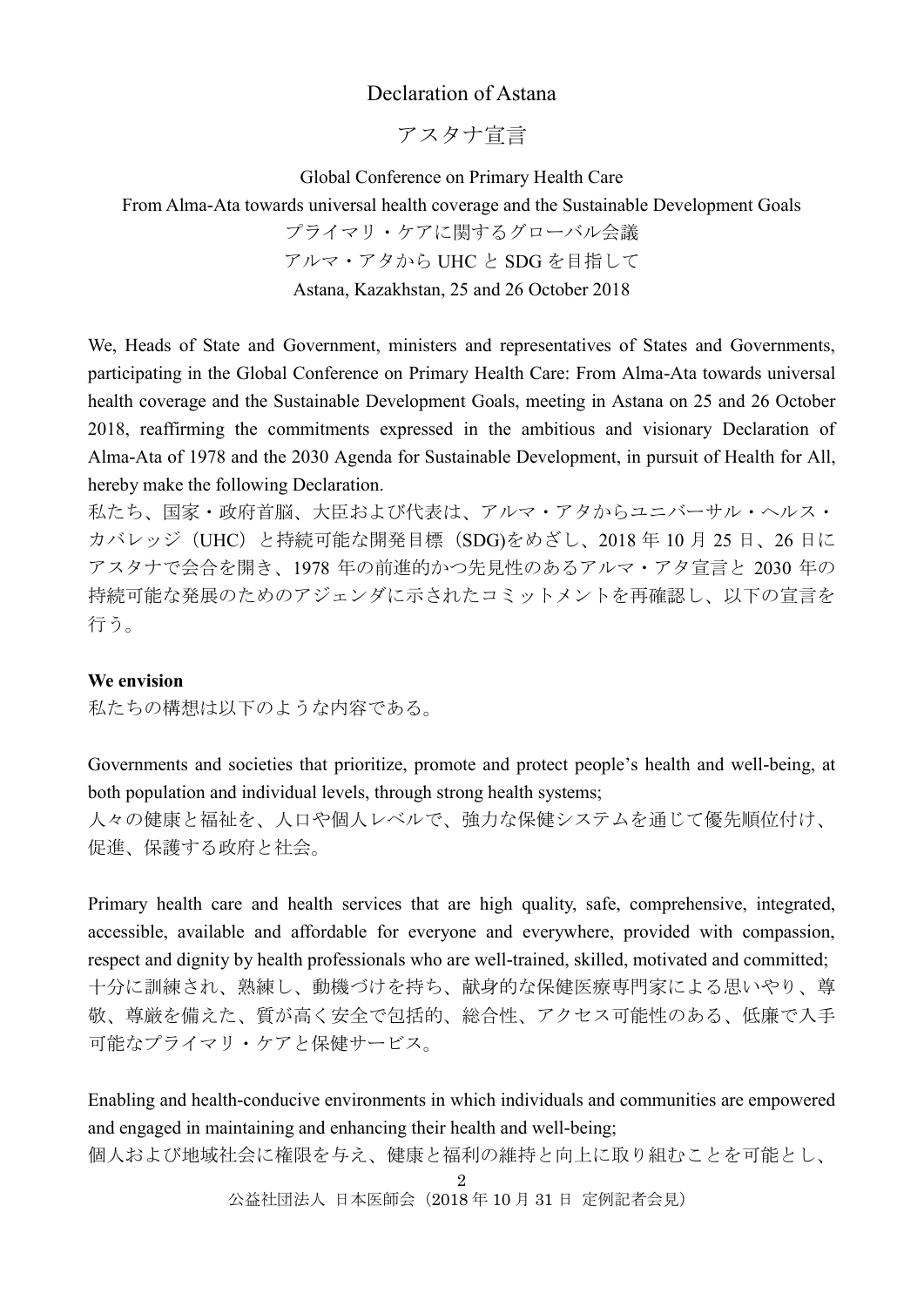健康を助長することを可能にする環境。

Partners and stakeholders aligned in providing effective support to national health policies, strategies and plans<sup>i</sup>.

パートナーおよび利害関係者が連携して国家の医療政策、戦略および計画に有益な支援を 提供する。

I

We strongly affirm our commitment to the fundamental right of every human being to the enjoyment of the highest attainable standard of health without distinction of any kind. Convening on the fortieth anniversary of the Declaration of Alma-Ata, we reaffirm our commitment to all its values and principles, in particular to justice and solidarity, and we underline the importance of health for peace, security and socioeconomic development, and their interdependence.

私たちは、いかなる区別をせず、達成可能な最高の健康基準を享受するために、すべての 人間が持つ基本的な権利へのコミットメントを強く確信している。アルマ・アタ宣言の 40 周年を記念して、私たちはすべての価値観や原則、特に正義と連帯へのコミットメントを 再確認し、平和、安全保障、社会経済開発、そして相互依存のための健康の重要性を強調 する。

II

We are convinced that strengthening primary health care (PHC) is the most inclusive, effective and efficient approach to enhance people's physical and mental health, as well as social well-being, and that PHC is a cornerstone of a sustainable health system for universal health coverage (UHC) and health-related Sustainable Development Goals. We welcome the convening in 2019 of the United Nations General Assembly high-level meeting on UHC, to which this Declaration will contribute. We will each pursue our paths to achieving UHC so that all people have equitable access to the quality and effective health care they need, ensuring that the use of these services does not expose them to financial hardship.

私たちは、プライマリ・ヘルス・ケア(PHC)を強化することは、人々の身体的および精 神的健康、ならびに社会福祉を高める最も包括的かつ効果的かつ効率的なアプローチであ り、PHC は、UHC および医療関連の SDG のための持続可能な保健システムの基礎である と確信している。私たちは、この宣言が貢献すると考える UHC に関する国連総会のハイレ ベル会合の 2019 年開催を歓迎する。私たちは、すべての人々が必要とする高い質と効果的 な保健医療サービスへの公平なアクセスを得ることができるよう、UHC を達成するための 道を追求し、これらのサービスの使用が財政難に直面しないようにする。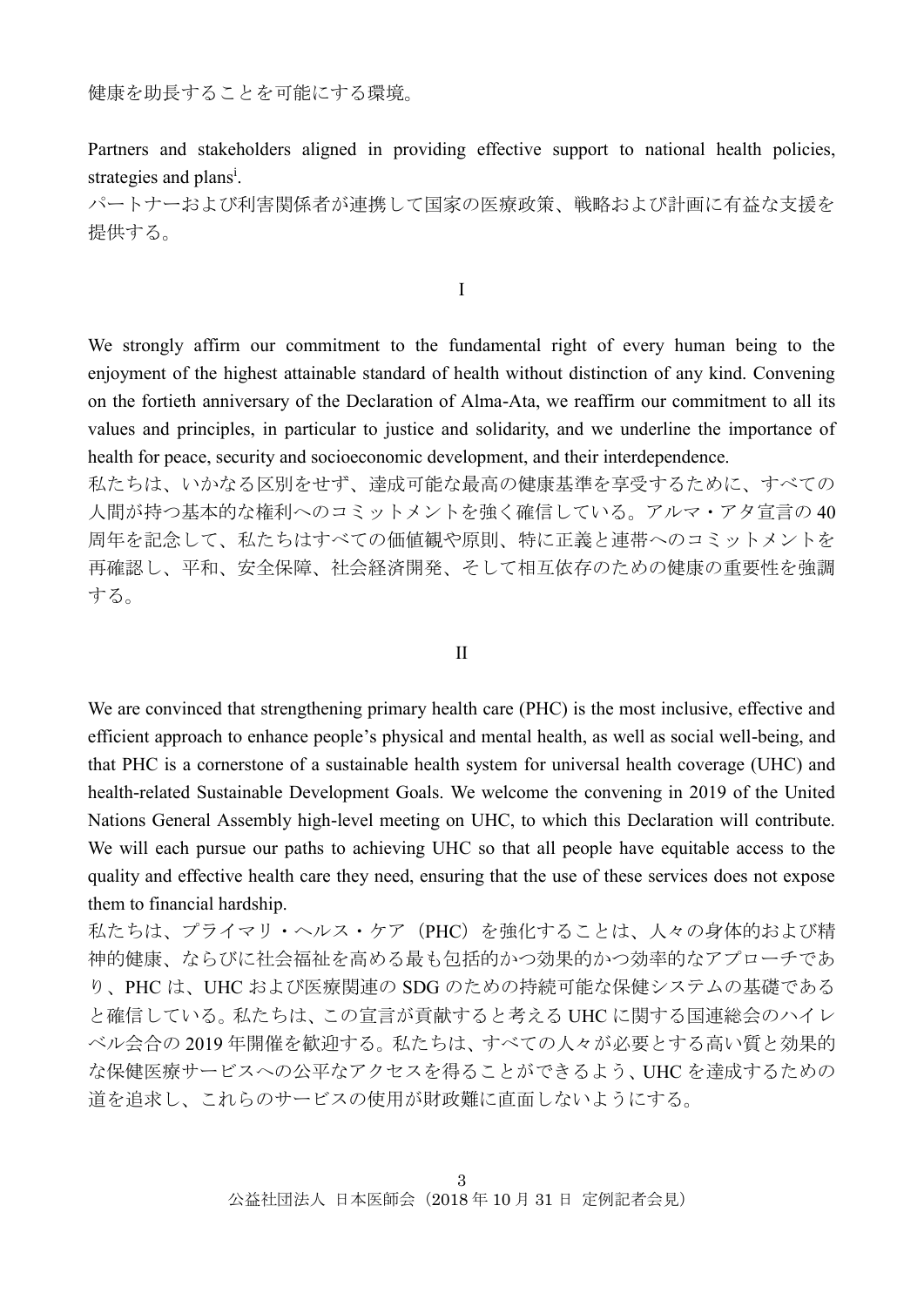We acknowledge that in spite of remarkable progress over the last 40 years, people in all parts of the world still have unaddressed health needs. Remaining healthy is challenging for many people, particularly the poor and people in vulnerable situations. We find it ethically, politically, socially and economically unacceptable that inequity in health and disparities in health outcomes persist. 私たちは、過去 40 年間に目覚ましい進歩があったにもかかわらず、世界中の人々が未だに 健康上のニーズに応えていないことを認識している。健康を維持することは、多くの人々、 特に貧しい人々や社会的弱者にとっては大きな課題である。私たちは、健康に関する不平 等と健康成果の格差が持続的に残っていることは、倫理的、政治的、社会的、経済的な面 からに受け入れることはできない。

We will continue to address the growing burden of noncommunicable diseases, which lead to poor health and premature deaths due to tobacco use, the harmful use of alcohol, unhealthy lifestyles and behaviours, and insufficient physical activity and unhealthy diets. Unless we act immediately, we will continue to lose lives prematurely because of wars, violence, epidemics, natural disasters, the health impacts of climate change and extreme weather events and other environmental factors. We must not lose opportunities to halt disease outbreaks and global health threats such as antimicrobial resistance that spread beyond countries' boundaries.

私たちは、タバコの使用、アルコールの有害な使用、不健全なライフスタイルや行動、不 十分な身体活動や不健康な食事に起因する健康状態の悪化や早死につながる、非感染性疾 患の増大する負担に引き続き対処する。私たちが直ちに行動しない限り、戦争、暴力、流 行、自然災害、気候変動や異常な気象事象の健康への影響、およびその他の環境要因のた めに、若くして命を落とすことが続く。私たちは、国境を越えて広がっている抗菌薬耐性 のような疾病の流行や世界的な健康脅威をくいとめる機会を失ってはならない。

Promotive, preventive, curative, rehabilitative services and palliative care must be accessible to all. We must save millions of people from poverty, particularly extreme poverty, caused by disproportionate out-of-pocket spending on health. We can no longer underemphasize the crucial importance of health promotion and disease prevention, nor tolerate fragmented, unsafe or poor-quality care. We must address the shortage and uneven distribution of health workers. We must act on the growing costs of health care and medicines and vaccines. We cannot afford waste in health care spending due to inefficiency.

ヘルスプロモーション、予防、治療、リハビリテーションおよび緩和ケアは、すべての人 が利用可能でなければならない。私たちは、何百万人もの人々を、健康への不均衡な出費 による貧困、特に極端な貧困から救わなければならない。私たちは、もはや健康促進と疾 病予防の重要性を弱めたり、断片化した安全でない又は質の低いケアを容認することはで きません。私たちは、医療従事者の不足と偏在に対処しなければならない。医療費、医薬 品、ワクチンの増加に対応する必要がある。私たちは、非効率性のゆえに無駄な医療支出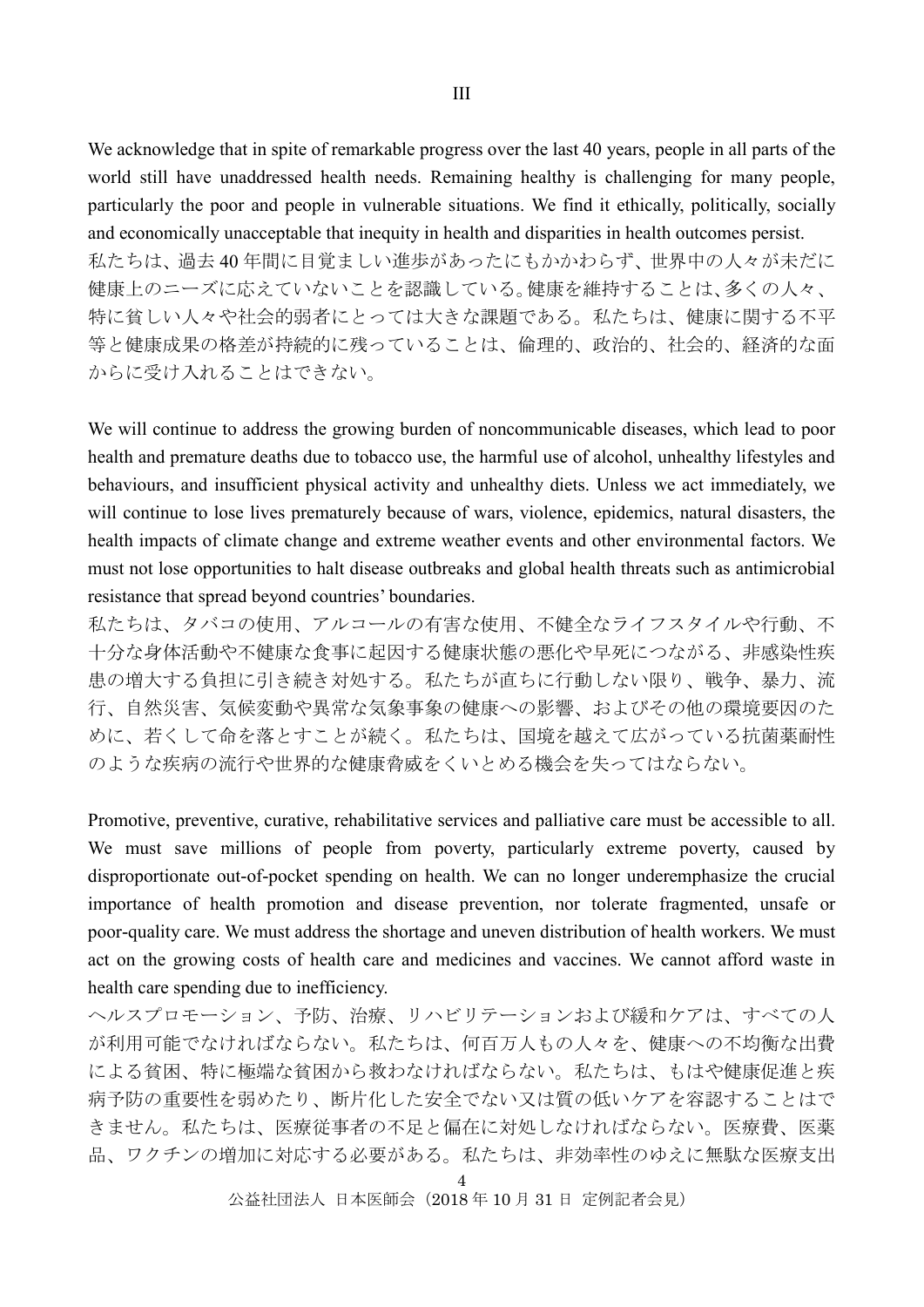をする余裕はない。

**We commit to:** 

私たちは以下のとおりコミットする:

IV

Make bold political choices for health across all sectors We reaffirm the primary role and responsibility of Governments at all levels in promoting and protecting the right of everyone to the enjoyment of the highest attainable standard of health. We will promote multisectoral action and UHC, engaging relevant stakeholders and empowering local communities to strengthen PHC. We will address economic, social and environmental determinants of health and aim to reduce risk factors by mainstreaming a Health in All Policies approach. We will involve more stakeholders in the achievement of Health for All, leaving no one behind, while addressing and managing conflicts of interest, promoting transparency and implementing participatory governance. We will strive to avoid or mitigate conflicts that undermine health systems and roll back health gains. We must use coherent and inclusive approaches to expand PHC as a pillar of UHC in emergencies, ensuring the continuum of care and the provision of essential health services in line with humanitarian principles. We will appropriately provide and allocate human and other resources to strengthen PHC. We applaud the leadership and example of Governments who have demonstrated strong support for PHC.

あらゆる分野にわたる健康のための大胆な政治的選択を行う場合、私たちは、到達可能な 最高の健康基準を享受する権利を全国民が促進し、保護する上で、あらゆるレベルの政府 の主要な役割と責任を再確認する。利害関係者の関与と UHC を促し、PHC を強化するた めに地域社会に権限を与える。私たちは、健康の経済的、社会的および環境的決定要因に 取り組み、すべての政策における健康のアプローチを主流化することによってリスク要因 を低減することを目指す。利益相反に対処し、透明性を促進し、参加型ガバナンスを実施 しながら、誰一人取り残さないという Health for All の達成にはより多くの利害関係者が関 与する。私たちは、医療制度を弱体化させるような障害を取り除き、健康上の利益を取り 戻すか緩和するよう努める。緊急時には PHC を UHC の中核として継続的なケアと人道的 原則に沿った必要不可欠な保健医療サービスの提供を確保するために、一貫した包括的ア プローチを用いなければならない。私たちは、PHC を強化するために、人的および他の資 源を適切に提供し配分する。私たちは、PHC に対する強い支持を示した政府のリーダーシ ップを称えたい。

V

#### **Build sustainable primary health care**

持続可能なプライマリ・ヘルス・ケアを構築する

5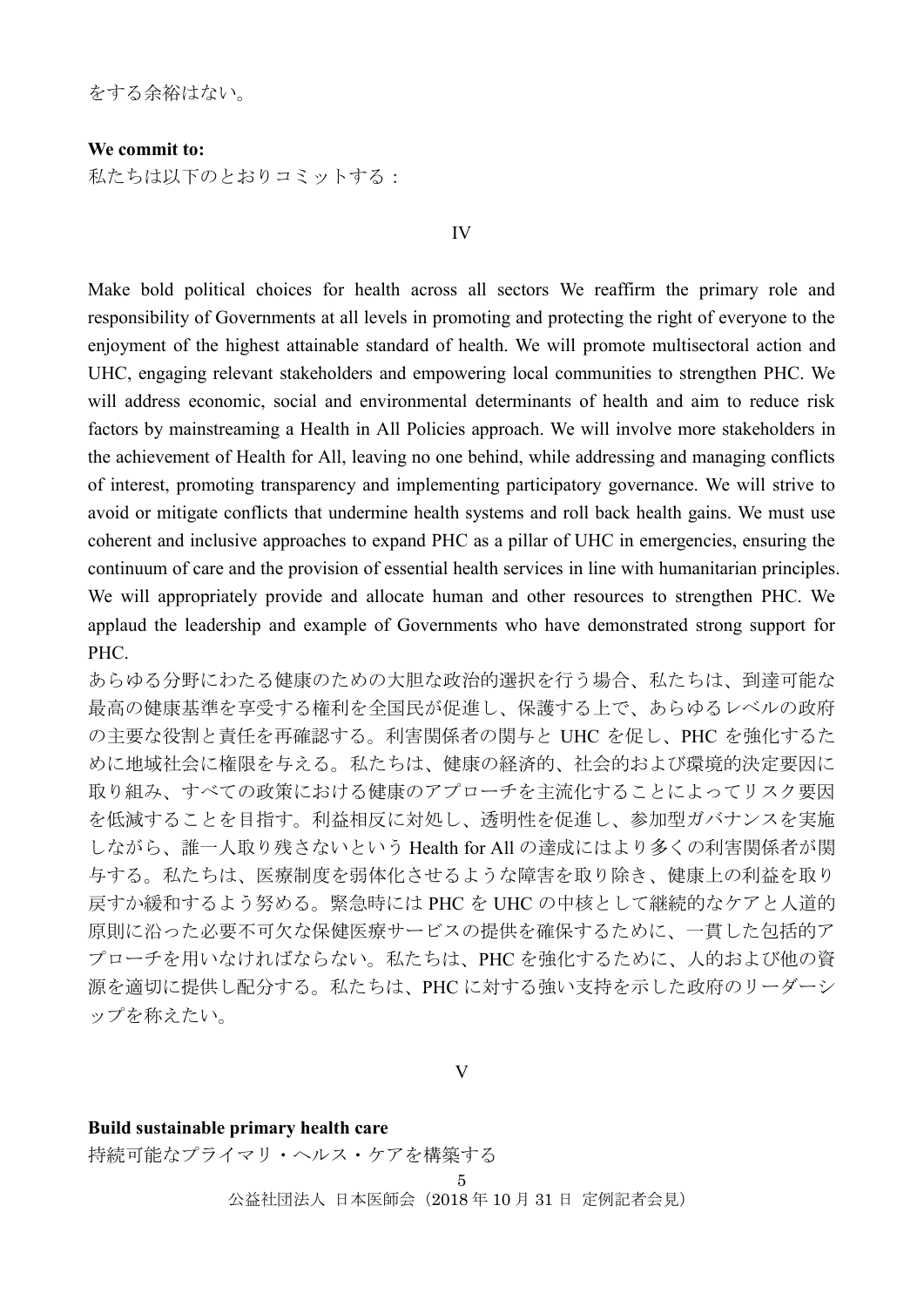PHC will be implemented in accordance with national legislation, contexts and priorities. We will strengthen health systems by investing in PHC. We will enhance capacity and infrastructure for primary care – the first contact with health services – prioritizing essential public health functions. We will prioritize disease prevention and health promotion and will aim to meet all people's health needs across the life course through comprehensive preventive, promotive, curative, rehabilitative services and palliative care. PHC will provide a comprehensive range of services and care, including but not limited to vaccination; screenings; prevention, control and management of noncommunicable and communicable diseases; care and services that promote, maintain and improve maternal, newborn, child and adolescent health; and mental health and sexual and reproductive health<sup>ii</sup>. PHC will also be accessible, equitable, safe, of high quality, comprehensive, efficient, acceptable, available and affordable, and will deliver continuous, integrated services that are people-centred and gender-sensitive. We will strive to avoid fragmentation and ensure a functional referral system between primary and other levels of care. We will benefit from sustainable PHC that enhances health systems' resilience to prevent, detect and respond to infectious diseases and outbreaks.

PHC は、国内の法律、社会的状況、優先事項に従って実施される。PHC への投資により保 健システムを強化する。私たちは、保健サービスの最初の入り口であるプライマリ・ケア のための能力とインフラストラクチャを強化し、重要な公衆衛生機能を優先させる。疾病 の予防と健康増進を優先し、包括的な予防、促進、治癒、リハビリテーション、緩和ケア を通じて、ライフコース全体ですべての人々の健康ニーズを満たすことを目指す。PHC は 包括的なサービスとケアを提供する。非感染性および伝染性疾患のスクリーニング、予防、 管理および管理、妊産婦、新生児、小児および青年の健康を促進、維持および改善するケ アおよびサービス、精神的健康と性および生殖に関する健康。PHC は、アクセス可能、公 平、安全、高品質、包括的、効率的、容認可能、利用可能、安価な提供、人間を中心とし たジェンダーに配慮した継続的な統合サービスを提供する。私たちはシステムの分断を回 避し、プライマリと他のレベルのケアの間の機能的紹介システムが確実に行われるよう努 める。私たちは、持続可能な PHC からは、感染症やその発生を予防、検出に対応する強化 された保健システムという恩恵を受ける。

# **The success of primary health care will be driven by:**

# プライマリ・ヘルス・ケアの成功の要因は、

Knowledge and capacity-building. We will apply knowledge, including scientific as well as traditional knowledge, to strengthen PHC, improve health outcomes and ensure access for all people to the right care at the right time and at the most appropriate level of care, respecting their rights, needs, dignity and autonomy. We will continue to research and share knowledge and experience, build capacity and improve the delivery of health services and care.

知識と能力強化。私たちは、伝統的知識や科学的知識を使用して、PHC を強化し、健康上 の成果を向上させ、適時かつ適切なケアレベルでケアを提供し、権利、ニーズ、尊厳と自 律性を重視するために、すべての人々が十分な医療を受けられるようにする。私たちは、

 $\mathbf{g}$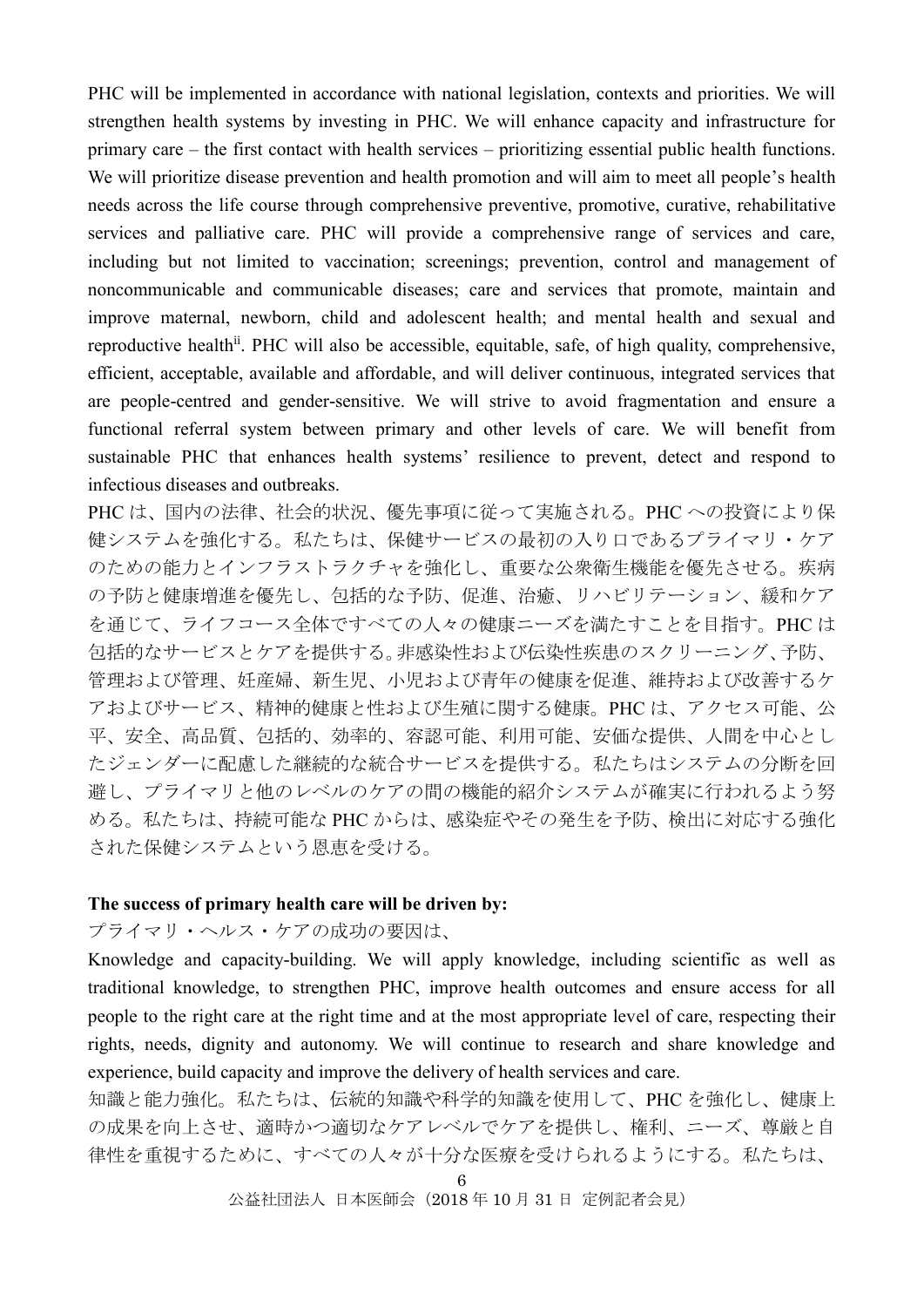知識と経験を研究、共有し、能力開発を行い、医療サービスとケアの提供の改善を続けて ゆく。

Human resources for health. We will create decent work and appropriate compensation for health professionals and other health personnel working at the primary health care level to respond effectively to people's health needs in a multidisciplinary context. We will continue to invest in the education, training, recruitment, development, motivation and retention of the PHC workforce, with an appropriate skill mix. We will strive for the retention and availability of the PHC workforce in rural, remote and less developed areas. We assert that the international migration of health personnel should not undermine countries', particularly developing countries', ability to meet the health needs of their populations.

健康のための人的資源。私たちは、多分野の状況において人々の健康ニーズに効果的に対 応するため、医療従事者および第一次医療で働く他の医療従事者に適切な業務と報酬を創 出する。私たちは、PHC の労働力の教育、訓練、募集、開発、モチベーション、および維 持に、適切なスキルミックスで引き続き投資を続ける。私たちは、地方、遠隔地、および あまり開発されていない地域における PHC 従事者の維持と利用可能性に努める。私たちは、 保健医療従事者の国際的移住によって、国家、特に途上国の人口の健康ニーズを満たす能 力が損なわれるようなことがあってはならないと主張したい。

Technology. We support broadening and extending access to a range of health care services through the use of highquality, safe, effective and affordable medicines, including, as appropriate, traditional medicines, vaccines, diagnostics and other technologies. We will promote their accessibility and their rational and safe use and the protection of personal data. Through advances in information systems, we will be better able to collect appropriately disaggregated, high-quality data and to improve information continuity, disease surveillance, transparency, accountability and monitoring of health system performance. We will use a variety of technologies to improve access to health care, enrich health service delivery, improve the quality of service and patient safety, and increase the efficiency and coordination of care. Through digital and other technologies, we will enable individuals and communities to identify their health needs, participate in the planning and delivery of services and play an active role in maintaining their own health and well-being.

技術。私たちは、伝統的な医薬品、ワクチン、診断薬およびその他の技術を含め、高品質 で安全で効果的で手ごろな価格の医薬品を使用することにより、幅広い医療サービスへの アクセスを拡大している。アクセシビリティとその合理的かつ安全な使用と個人データの 保護を促進する。情報システムの進歩により、適切に分離された高品質のデータを収集し、 情報の継続性、疾病の監視、透明性、説明責任、保健システムのパフォーマンスのモニタ リングを向上させることができる。私たちは、医療のアクセスを改善し、保健サービスの 提供を強化し、サービスの質と患者の安全を向上させ、ケアの効率と調整を高めるために、 さまざまな技術を使用する。私たちは、デジタルやその他の技術を通じて、個人や地域社 会が自分の健康ニーズを特定し、サービスの計画と提供に参加し、自分の健康と福利を維

<sup>7</sup>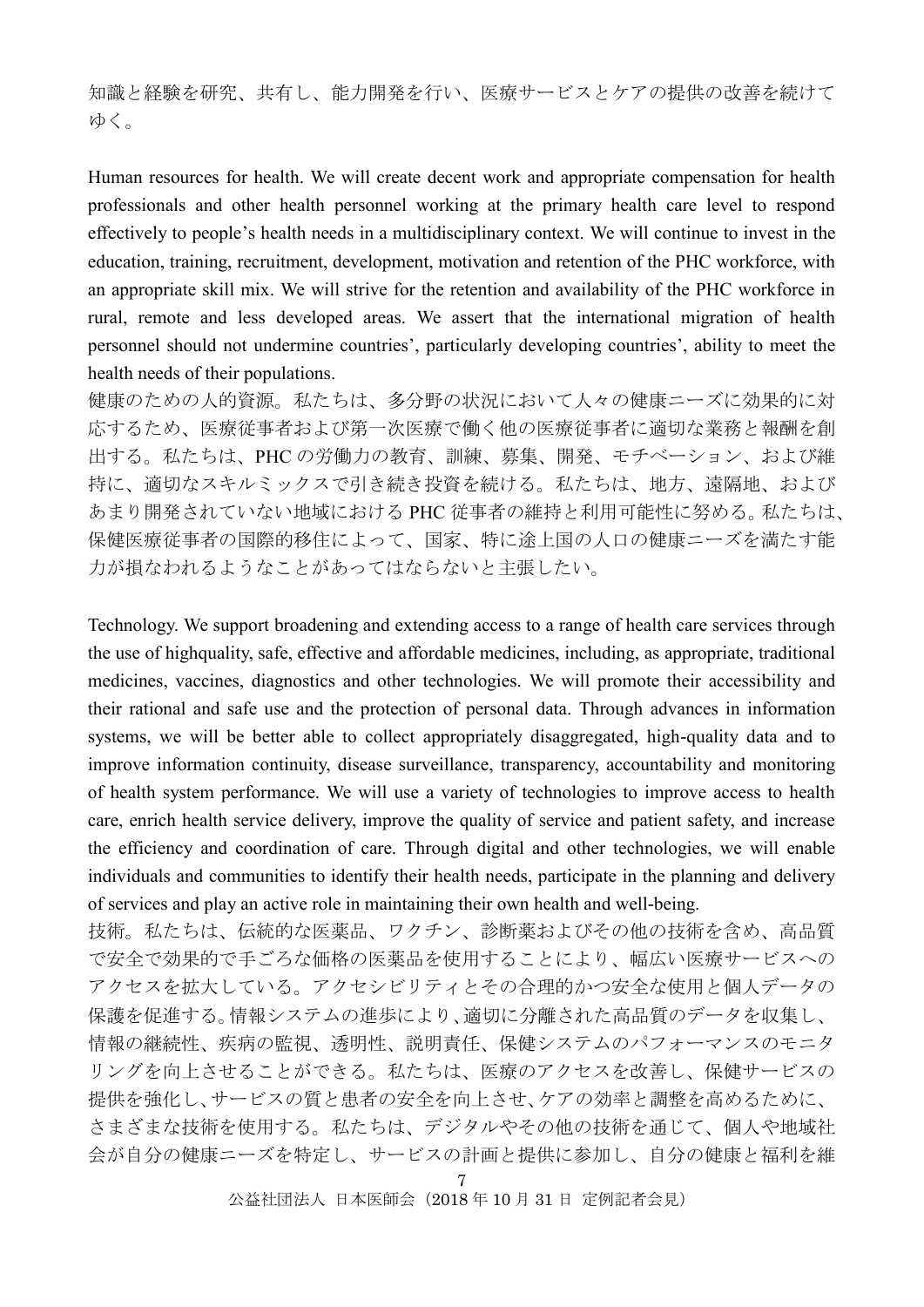Financing. We call on all countries to continue to invest in PHC to improve health outcomes. We will address the inefficiencies and inequities that expose people to financial hardship resulting from their use of health services by ensuring better allocation of resources for health, adequate financing of primary health care and appropriate reimbursement systems in order to improve access and achieve better health outcomes. We will work towards the financial sustainability, efficiency and resilience of national health systems, appropriately allocating resources to PHC based on national context. We will leave no one behind, including those in fragile situations and conflict affected areas, by providing access to quality PHC services across the continuum of care.

資金提供。私たちは、すべての国に対し、健康上の成果を改善するため PHC への投資を継 続するよう求めている。私たちは、アクセス改善と健康上の成果向上のために、保健医療 のための資源の配分、プライマリ・ヘルス・ケアへの十分な資金提供、適切な償還制度の 確保により、保健医療サービスの利用者が直面する経済的苦難という非効率性と不平等に 対処してゆく。私たちは、国家の状況に基づいて適切に PHC に資源を配分し、国家的医療 システムの財政的な持続可能性、効率性および回復力に向けて取り組む。私たちは、脆弱 な状況や紛争の影響を受けた人々を含め、ケアを継続して質の高い PHC サービスへのアク セスを提供することにより、誰一人取り残すことのないようにする。

#### VI

Empower individuals and communities. We support the involvement of individuals, families, communities and civil society through their participation in the development and implementation of policies and plans that have an impact on health. We will promote health literacy and work to satisfy the expectations of individuals and communities for reliable information about health. We will support people in acquiring the knowledge, skills and resources needed to maintain their health or the health of those for whom they care, guided by health professionals. We will protect and promote solidarity, ethics and human rights. We will increase community ownership and contribute to the accountability of the public and private sectors for more people to live healthier lives in enabling and health-conducive environments.

個人と地域社会に権限を与える。私たちは、健康に影響を及ぼす政策や計画の開発と実施 に参加することで、個人、家族、地域社会、市民社会の関与を支援する。私たちは、健康 リテラシーを上げて、健康に関する信頼できる情報を得るために、個人や地域社会の期待 に応えるよう努める。私たちは、健康を維持するために必要な知識、技能、リソース、保 健医療専門家の指導を受けている人の健康を守ることを支援する。私たちは、連帯、倫理、 人権を保護、促進する。私たちはコミュニティの人々の意識を高め、より多くの人々が健 康に役立つ環境を実現してより健康的な生活を送るように、公共および民間部門の説明責 任の遂行に貢献してゆく。